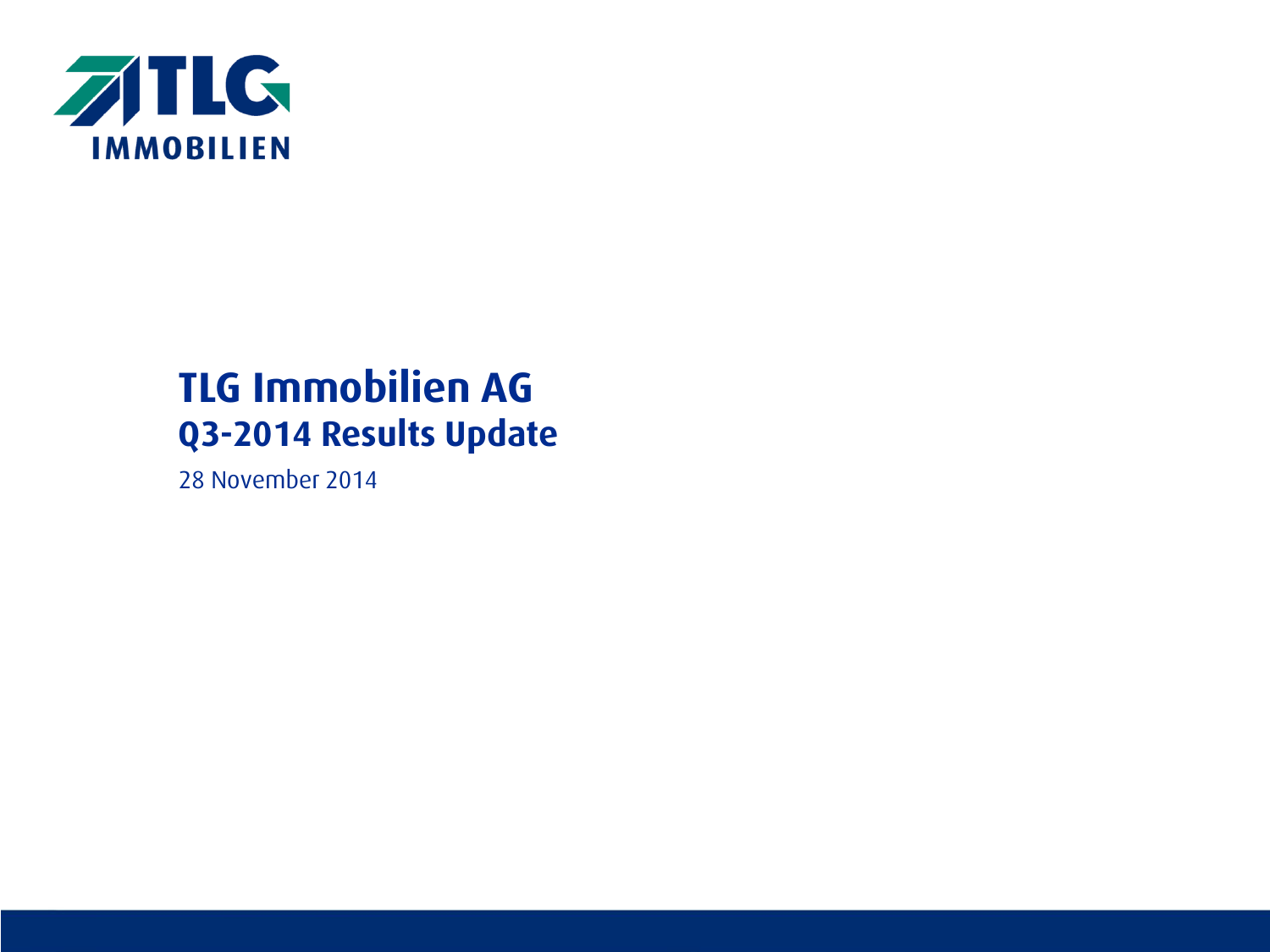

### **Disclaimer**

This presentation includes statements, estimates, opinions and projections with respect to anticipated future performance of TLG ("Forward-Looking Statements") which reflect various assumptions concerning anticipated results taken from TLG's current business plan or from public sources which have not been independently verified or assessed by TLG and which may or may not prove to be correct. Any Forward-Looking Statements reflect current expectations based on the current business plan and various other assumptions and involve significant risks and uncertainties and should not be read as guarantees of future performance or results and will not necessarily be accurate indications of whether or not such results will be achieved. Any Forward-Looking Statements only speak as at the date this presentation. Various known and unknown risks, uncertainties and other factors could lead to material differences between the actual future results, financial situation, development or performance of TLG and the estimates given here. These factors include those discussed in TLG's public reports which are available on TLG's website at www.tlg.de. It is up to the reader of this presentation to make its own assessment of the validity of any Forward-Looking Statements and other assumptions and no liability is accepted by TLG in respect of the achievement of such Forward-Looking Statements or other assumptions.

TLG has no obligation whatsoever to update or revise any of the information, forward-looking statements or the conclusions contained herein or to reflect new events or circumstances or to correct any inaccuracies which may become apparent subsequent to the date hereof.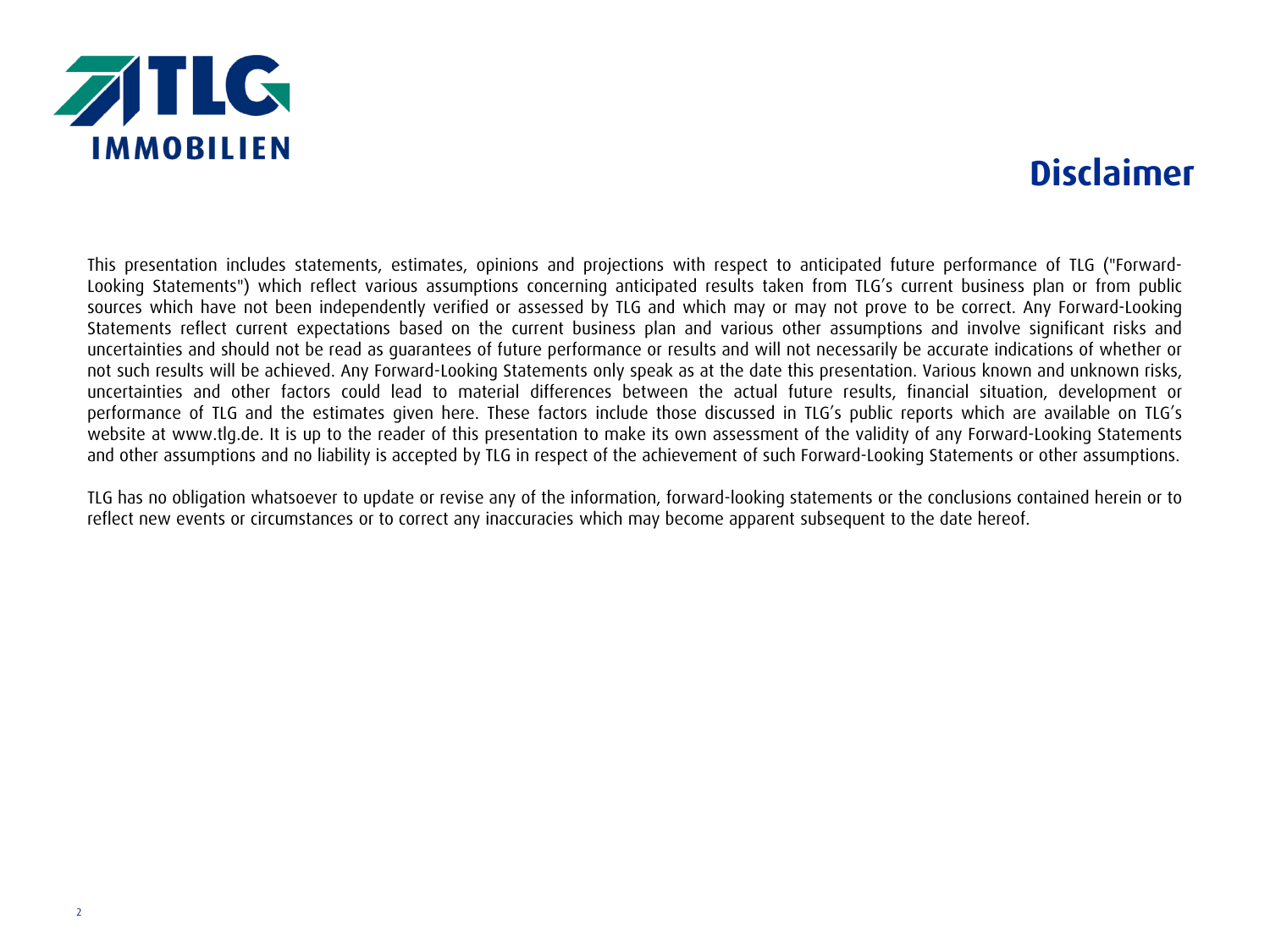

## **TLG – Our Identity Card**

| Growth            | Market leading integrated platform in Berlin and East Germany's growth regions,                                                                          |
|-------------------|----------------------------------------------------------------------------------------------------------------------------------------------------------|
| <b>Platform</b>   | set-up for further portfolio growth                                                                                                                      |
| <b>Portfolio</b>  | High quality $\epsilon$ 1.5bn commercial portfolio – core portfolio with WALT of 7.8 years,<br>low vacancy of only 3.5%, generating a 7.5% rental yield  |
| Cash              | Strong cash flow profile generating FFO of $£40.4$ million in first 9M, up 28%                                                                           |
| <b>Generation</b> | compared to previous year                                                                                                                                |
| <b>Financing</b>  | Conservative funding profile, committed LTV corridor of 45-50% and best in class<br>cost of debt of sub-3%, coupled with 5.7 years average debt maturity |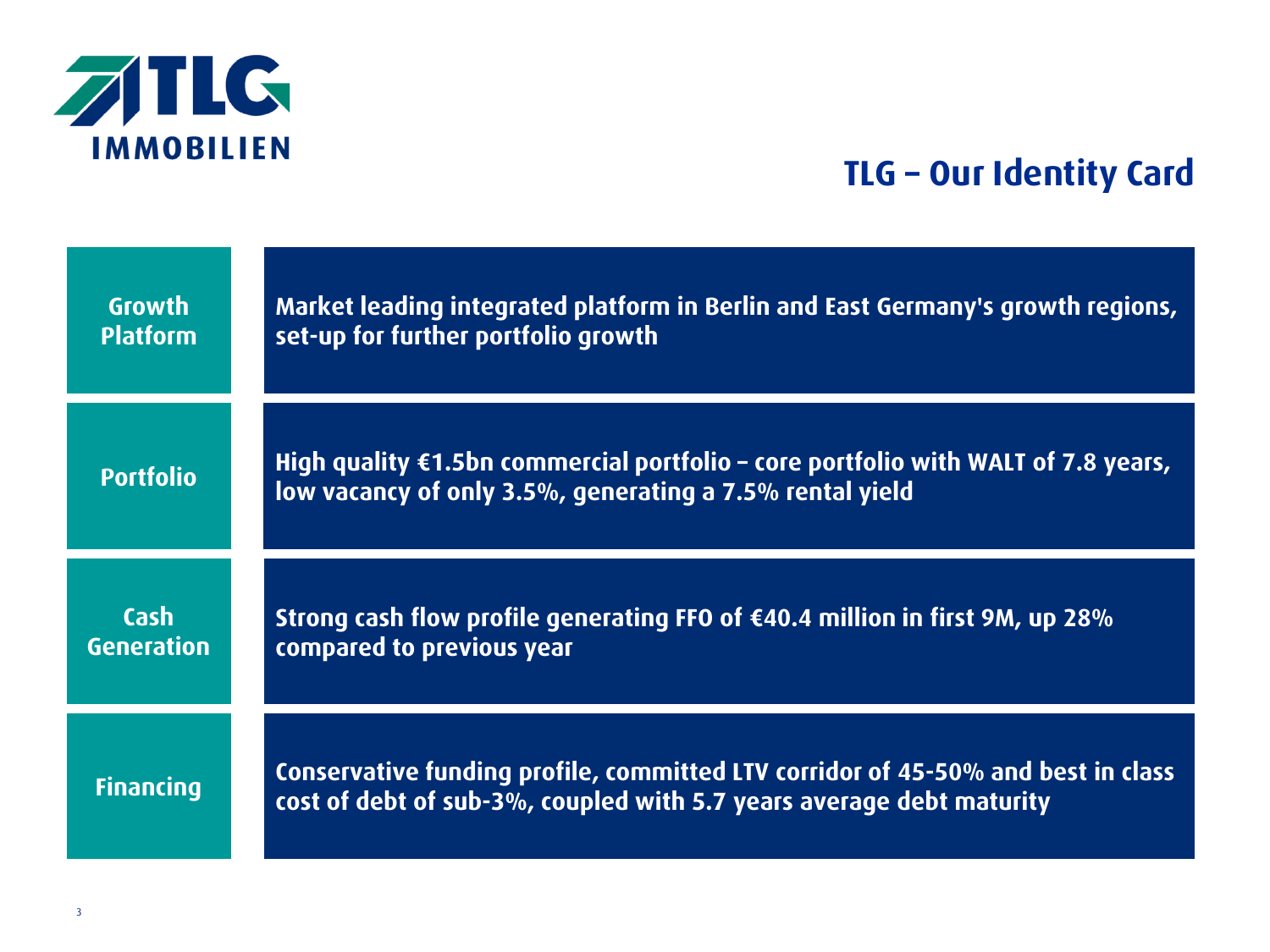

| 1              | <b>Highlights YTD - 2014</b>     |
|----------------|----------------------------------|
| $\overline{2}$ | <b>Portfolio</b>                 |
| 3              | <b>Operations and Financials</b> |
| 4              | <b>Outlook</b>                   |
| 6              | <b>Appendix</b>                  |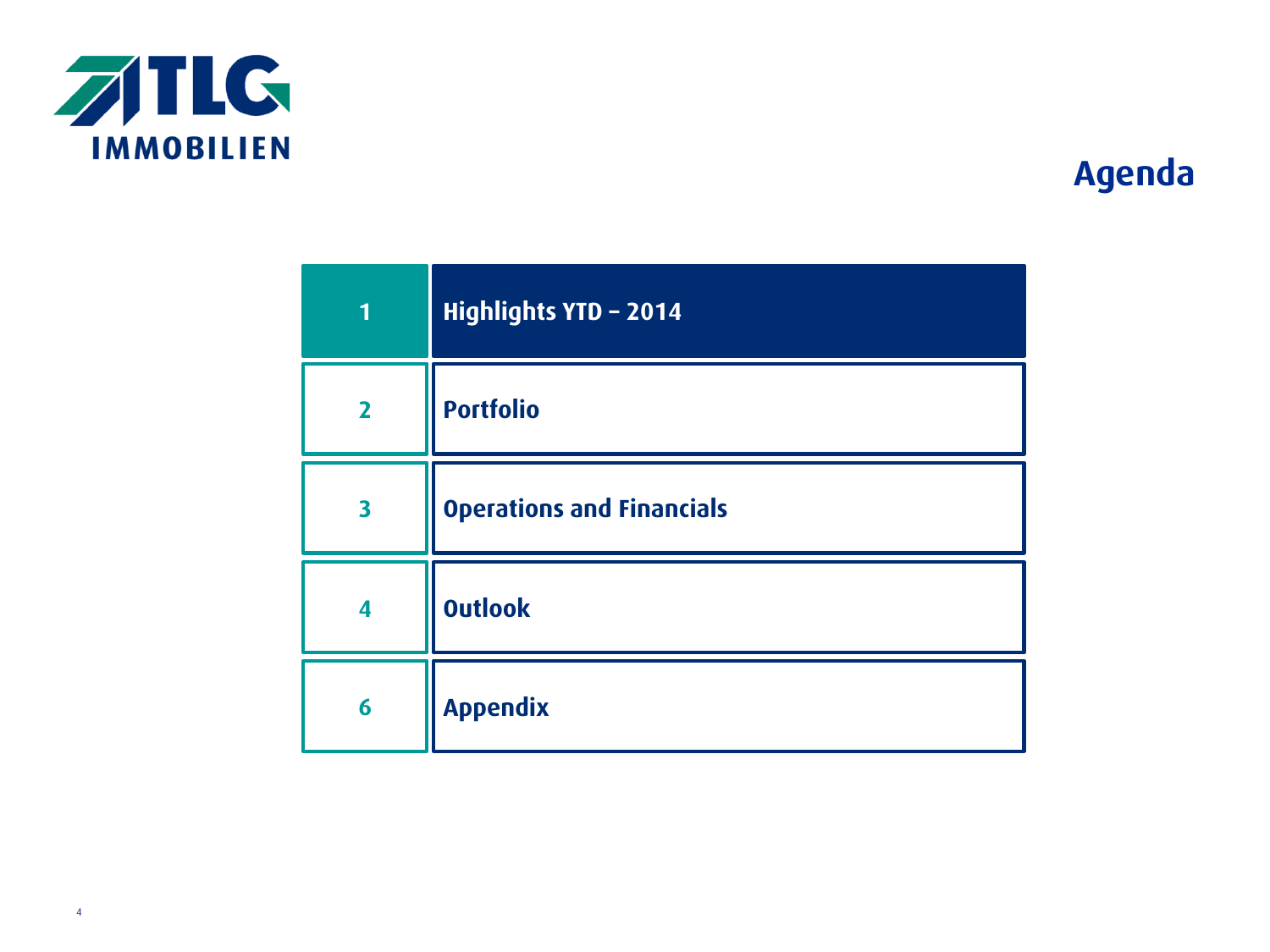

## **Summary Highlights YTD-2014**

- **Extrong operating performance YTD: 2.1% "like-for-like" annual net rent growth in core portfolio, EPRA vacancy down to 3.5%**
- **Best-in-class financing structure implemented: LTV of 46% (40% pro-forma for net IPO proceeds) and cost of debt sub-3%**
- **Successful return to acquisition path with approx. €125m of closed/ signed transactions year-to-date**

**IPO**

 **Successful IPO in Oct-2014 despite volatile markets: Total offering size of €375m (34.9m shares) incl. €100m gross proceeds to TLG from capital raise**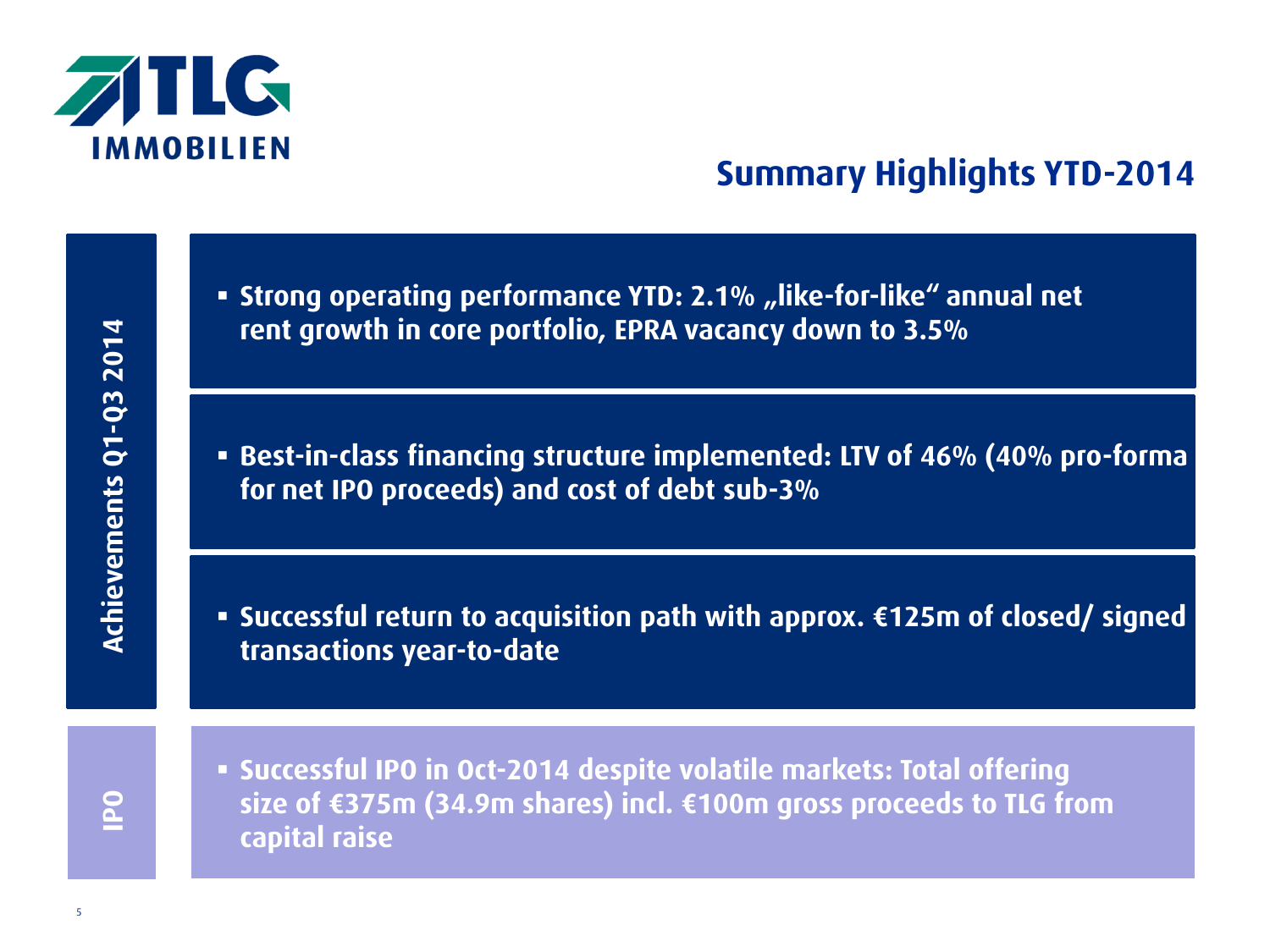

| 1                       | Highlights Q3 - 2014             |
|-------------------------|----------------------------------|
| $\overline{2}$          | <b>Portfolio</b>                 |
| $\overline{\mathbf{3}}$ | <b>Operations and Financials</b> |
| 4                       | <b>Outlook</b>                   |
| 6                       | <b>Appendix</b>                  |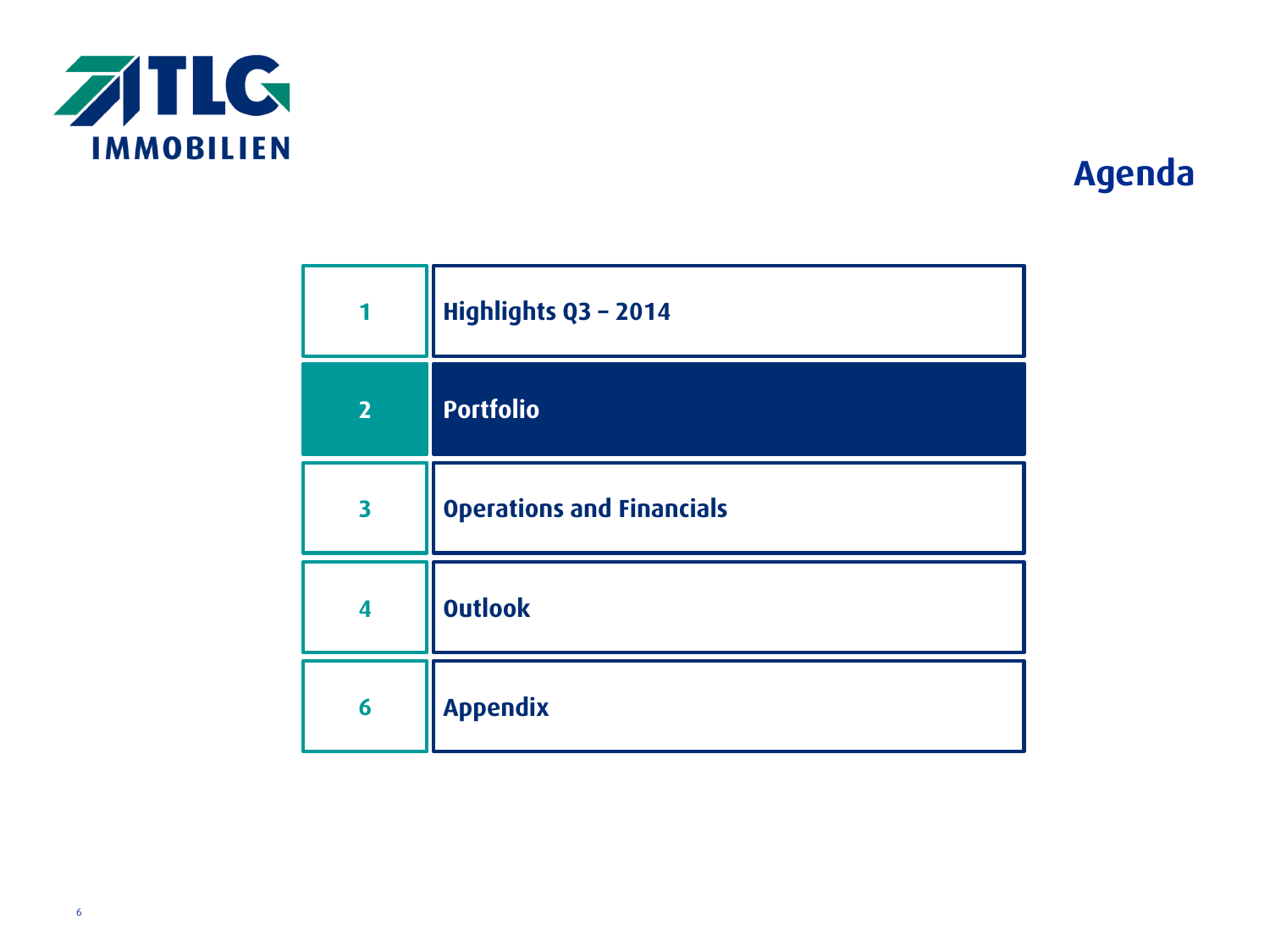

# **Stable Portfolio Development**

| <b>TLG Core Regions</b>                                                                                                                                                                                                                                                                                                   | TLG Portfolio as of 30-Sep-2014                      |               |         |        |         |                                 |              |
|---------------------------------------------------------------------------------------------------------------------------------------------------------------------------------------------------------------------------------------------------------------------------------------------------------------------------|------------------------------------------------------|---------------|---------|--------|---------|---------------------------------|--------------|
| Stralsund                                                                                                                                                                                                                                                                                                                 |                                                      | <b>Office</b> | Retail  | Hotel  | Core    | Non-core<br>portfolio portfolio | <b>Total</b> |
| $\bullet$<br>Rostock<br>Greifswald                                                                                                                                                                                                                                                                                        | <b>Units</b>                                         | 46            | 271     | 5      | 322     | 167                             | 489          |
| <b>Mecklenburg-Western Pomerania</b><br><b>Berlin</b><br>■<br><b>Berlin</b><br>Frankfurt<br><b>Brandenburg</b><br>$\blacksquare$<br>Magdeburg<br>(Oder)<br><b>Saxony-Anhalt</b><br>Cottbus<br>Halle eipzig<br>Dresden.<br><b>Saxony</b><br><b>Erfurt</b> Chemnitz<br>Eisenach <sup>®</sup><br>Zwickau<br><b>Thuringia</b> | <b>Total property assets</b><br>$(IFRS, \epsilon m)$ | 525           | 668     | 189    | 1,382   | 127                             | 1,509        |
|                                                                                                                                                                                                                                                                                                                           | Annualized net rent<br>$(\epsilon m)$                | 36.0          | 54.9    | 12.4   | 103.3   | 13.3                            | 116.6        |
|                                                                                                                                                                                                                                                                                                                           | EPRA-Vacancy (%)                                     | 7.5%          | 1.1%    | 1.3%   | 3.5%    | 13.0%                           | 4.6%         |
|                                                                                                                                                                                                                                                                                                                           | <b>WALT</b> (years)                                  | 5.9           | 7.1     | 16.4   | 7.8     | 5.6                             | 7.6          |
| Plauen<br>TLG core regions                                                                                                                                                                                                                                                                                                | Lettable area (sqm)                                  | 365,432       | 485,210 | 75,852 | 926,494 | 409,936                         | 1,336,430    |

- Overall EPRA **vacancy rate further reduced to** 3.5% for core portfolio and improved overall vacancy level to 4.6% for the total portfolio
- Rental yield of 7.5% for core portfolio as of 30 Sep 2014 remains high
- Core portfolio with WALT of 7.8 years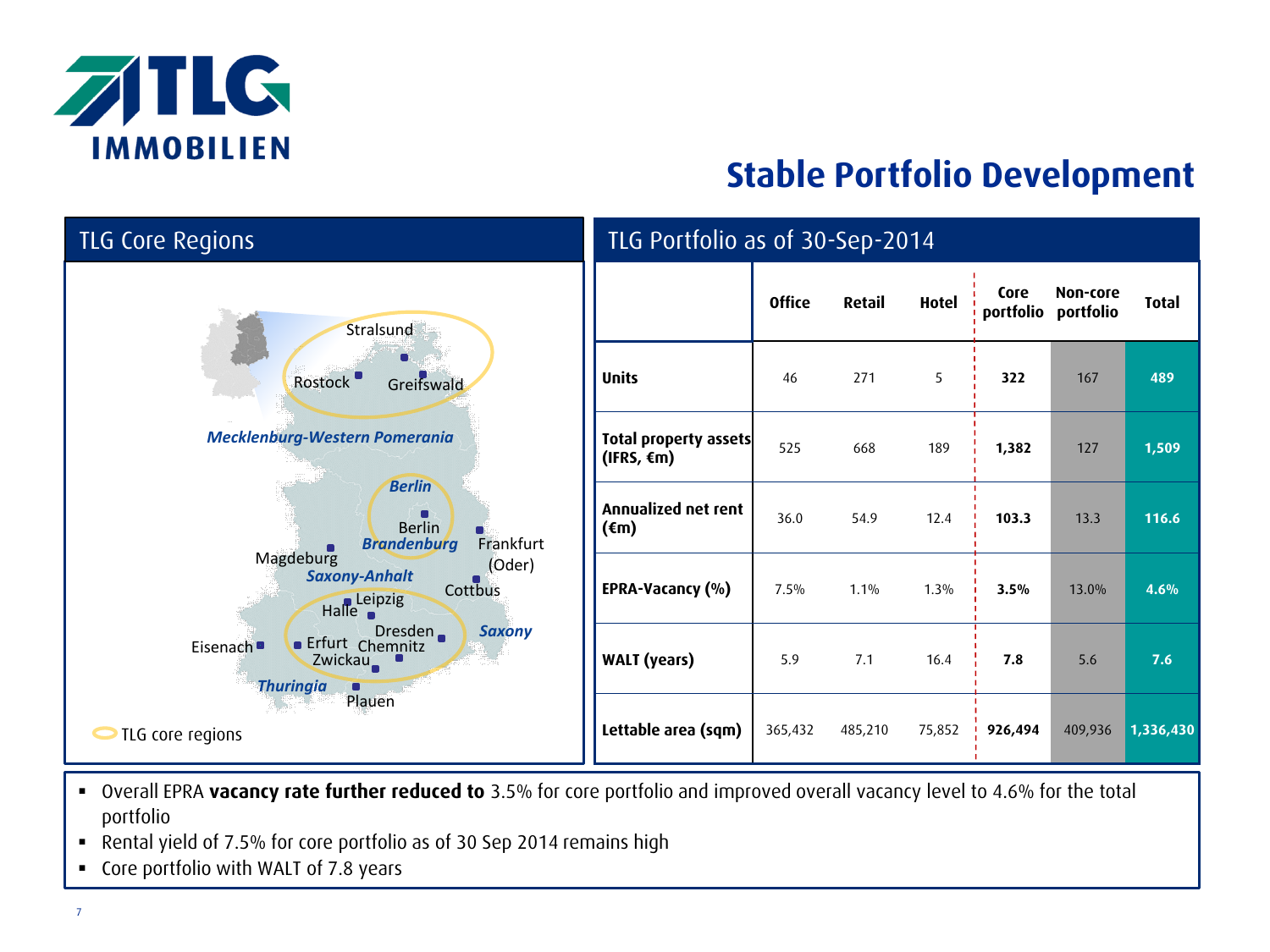

# **Significant acquisition activity year-to-date**

| Q1-Q3 2014                             |                         |                                       |                            |                      |                          | Q4 2014                     |                     |
|----------------------------------------|-------------------------|---------------------------------------|----------------------------|----------------------|--------------------------|-----------------------------|---------------------|
| <b>Berlin Office</b>                   |                         |                                       | Leipzig Office             | <b>Berlin Office</b> |                          | <b>Berlin Retail</b>        |                     |
| Kaiserin-Augusta-Allee 104-106, Berlin |                         | Richard-Wagner-Straße 1, 2-3, Leipzig | w<br>D <sub>B</sub>        |                      | Köpenicker Straße 30-31, | Adlergestell 296 + 299-305, |                     |
| (1)                                    |                         |                                       |                            |                      | Berlin <sup>(1)</sup>    |                             | Berlin $(2)$        |
| Total investment                       | €20.1m                  | <b>Total investment</b>               | €49.4m                     | Total investment     | €23.0m                   | Total investment            | €33.0m              |
| Date of closing                        | Feb-2014                | Date of closing                       | Sep-2014                   | Date of closing      | Oct-2014                 | Date of signing             | Nov-2014            |
| Annual net rent                        | €1.4 $m$                | Annual net rent                       | €3.2 $m$                   | Annual net rent      | €1.3 $m$                 | Annual net rent             | €3.0m               |
| Rental yield                           | $7.1\%$                 | Rental yield                          | 6.3%                       | Rental yield         | 5.9%                     | Rental yield                | $9.1\%$             |
| WALT                                   | 4.3 years               | WALT                                  | 5.2 years                  | WALT                 | 6.5 years                | WALT                        | 6.0 years           |
| Vacancy                                | 11%                     | Vacancy                               | 6%                         | Vacancy              | 12%                      | Vacancy                     | 0%                  |
| Top tenants                            | VHV,<br>Media Broadcast | Top tenants                           | Deutsche Bahn,<br>apo-bank | Top tenants          | Verdi, Deutsche<br>Bahn  | Top tenants                 | OBI,<br>POCO Domäne |
|                                        | - closed -              |                                       |                            |                      |                          | - signed -                  |                     |

 Acquisitions with total investment volume of approx. €125m YTD, whereof €69m were closed until 30-Sep-2014 and €56m with closing in Q4/2014 or Q1/2015

 $\overline{8}$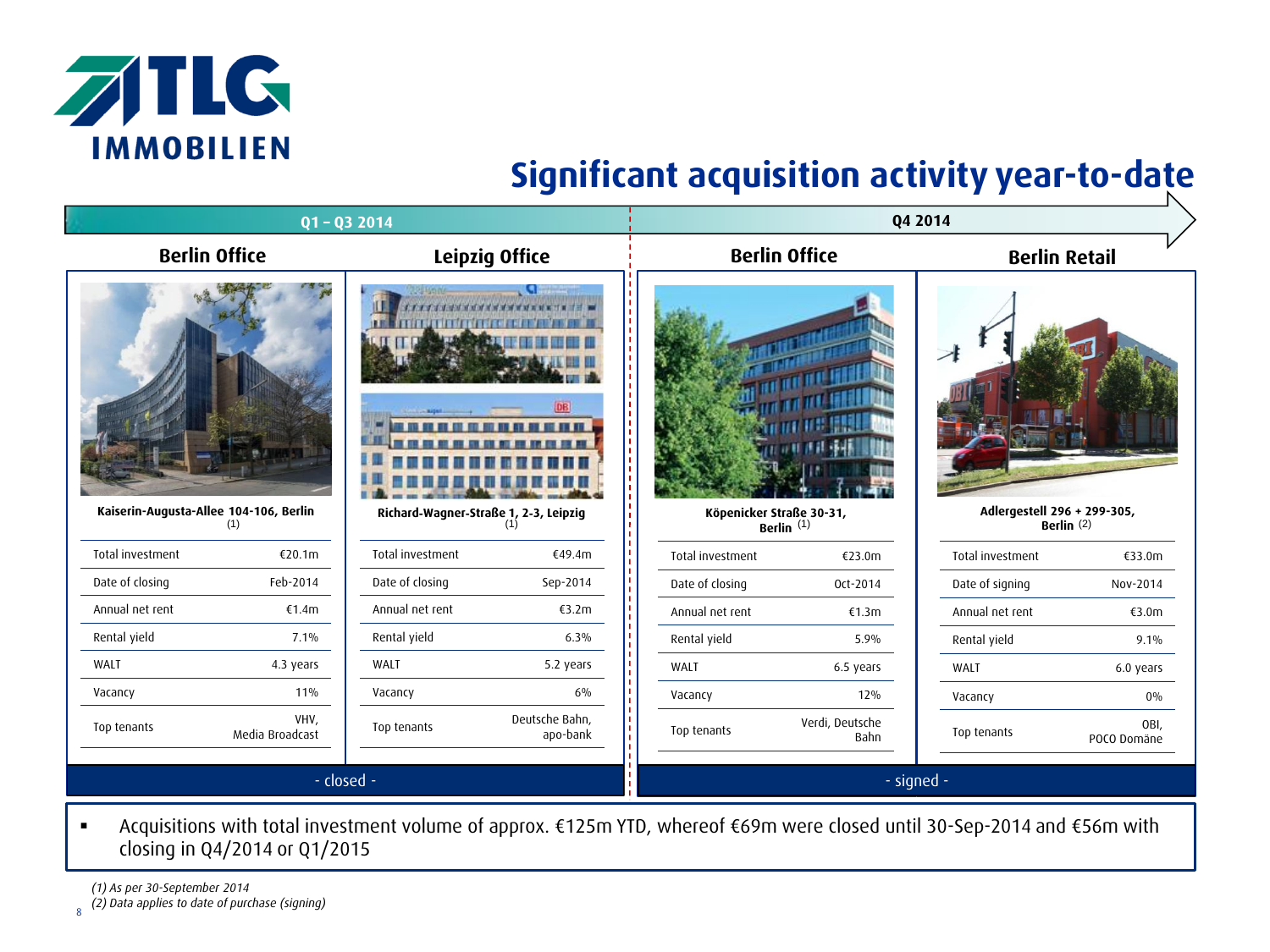

## **Positive "LFL" Rental Development in Core Portfolio**



- TLG **successfully increased** it's core portfolio annual net rent by 2.1% on a like-for-like ("LFL") basis compared to Dec-2013
- Office segment with particularly positive performance, **showing growth in annual net rent of 3.8%,** an increase in WALT by 0.2 years and growth in average rents per sqm of 1.5% since beginning of the year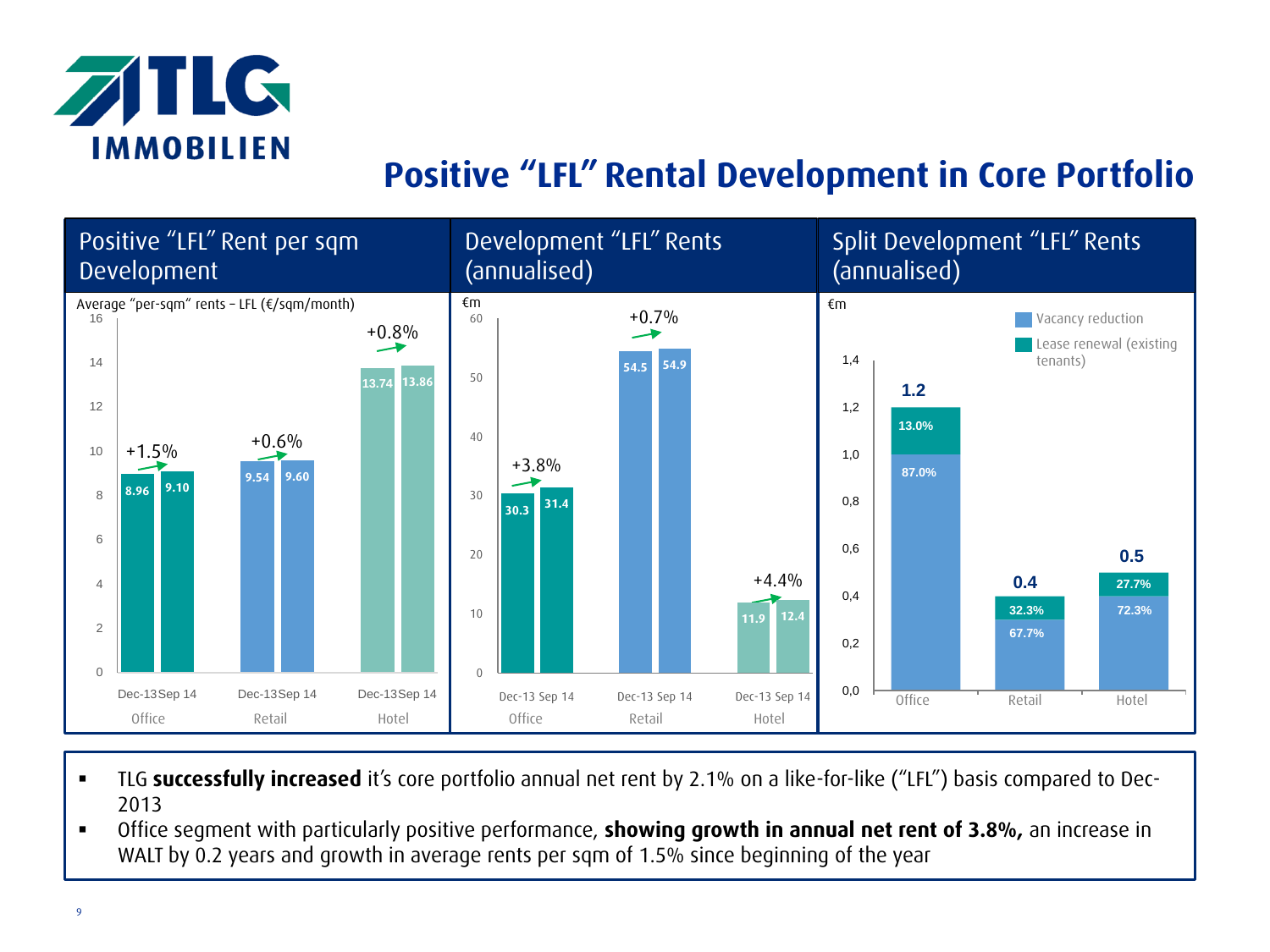

# **Significant "LFL" Vacancy Reduction in Total Portfolio**

|                                 | "LFL" EPRA Vacancy Rate |          | "LFL" Vacancy Overview                                   |               |         |         |         |                                 |              |
|---------------------------------|-------------------------|----------|----------------------------------------------------------|---------------|---------|---------|---------|---------------------------------|--------------|
| <b>Total Portfolio</b><br>$6\%$ |                         |          | Sep-2014                                                 | <b>Office</b> | Retail  | Hotel   | Core    | Non-core<br>Portfolio Portfolio | <b>Total</b> |
|                                 | 5.5%                    | $-18.2%$ | Lettable area (sqm)                                      | 324,085       | 485,210 | 75,852  | 885,147 | 409,936 1,295,083               |              |
| $4\%$                           |                         | 4.5%     | Vacant area (sqm)                                        | 27,283        | 8,858   | 1,099   | 37,240  | 98,761                          | 136,000      |
| $2\%$                           |                         |          | <b>EPRA vacancy rate</b>                                 | 7.4%          | $1.1\%$ | $1.3\%$ | $3.3\%$ | 13.0%                           | 4.5%         |
|                                 | $Dec-13$                | $Sep-14$ | <b>Absolute change EPRA</b><br>vacancy rate vs. Dec-2013 | $-1.4%$       | $-0.4%$ | $-3.2%$ | $-1.1%$ | $-0.8%$                         | $-1.0%$      |

- **EPRA vacancy rate of the core portfolio decreased from 4.4% to 3.3% on a "like-for-like" basis**
- Letting successes regarding commercial units within two hotels in Dresden and Rostock reduced Hotel vacancy rate to nearly zero
- **In the first nine months of 2014 TLG successfully re-let and/ or renewed rental contracts for 100k sqm in the core portfolio and 184k sqm in the total portfolio**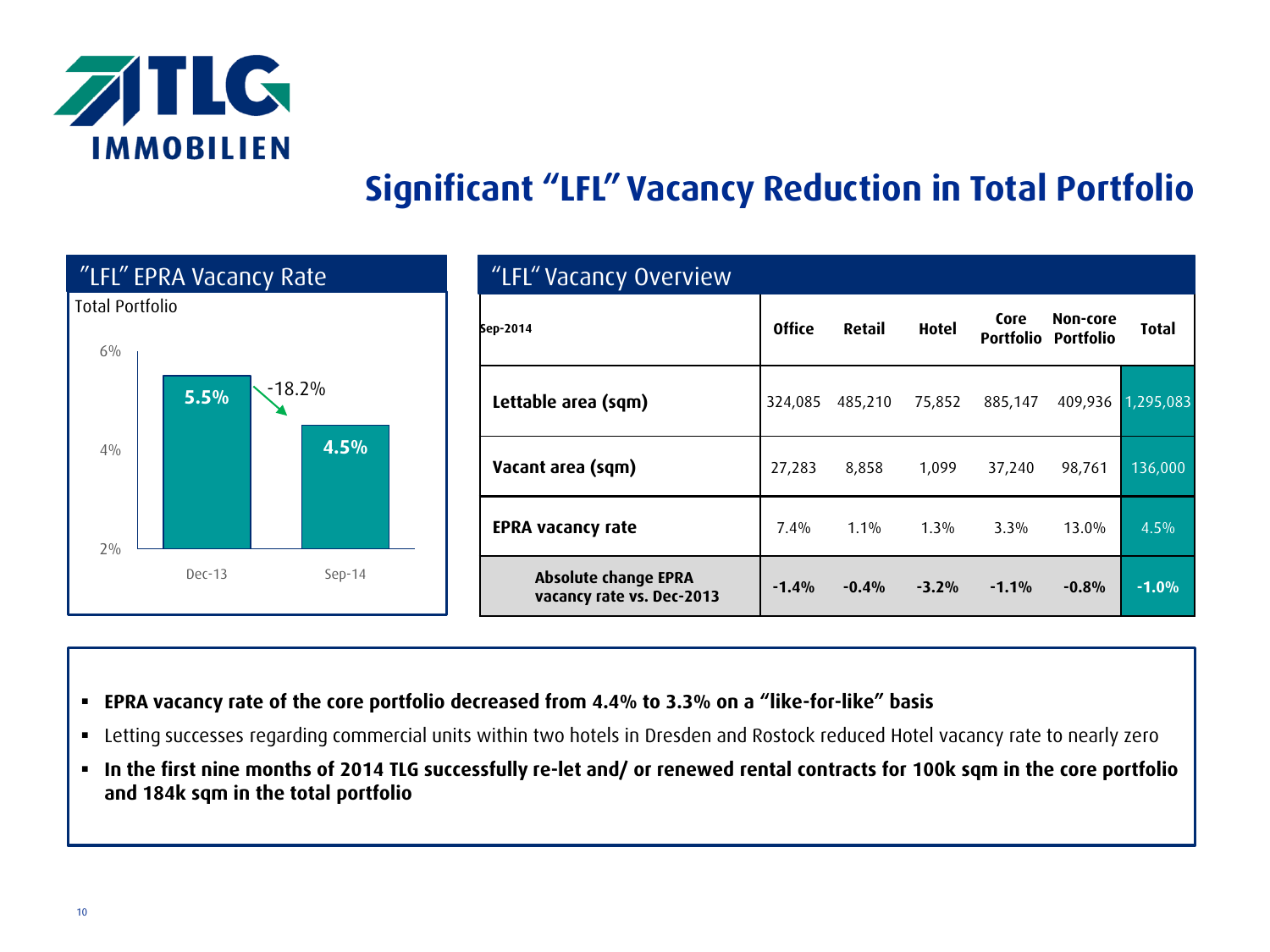

| 1                       | Highlights Q3 - 2014             |
|-------------------------|----------------------------------|
| $\overline{2}$          | <b>Portfolio</b>                 |
| $\overline{\mathbf{3}}$ | <b>Operations and Financials</b> |
| 4                       | <b>Outlook</b>                   |
| 6                       | <b>Appendix</b>                  |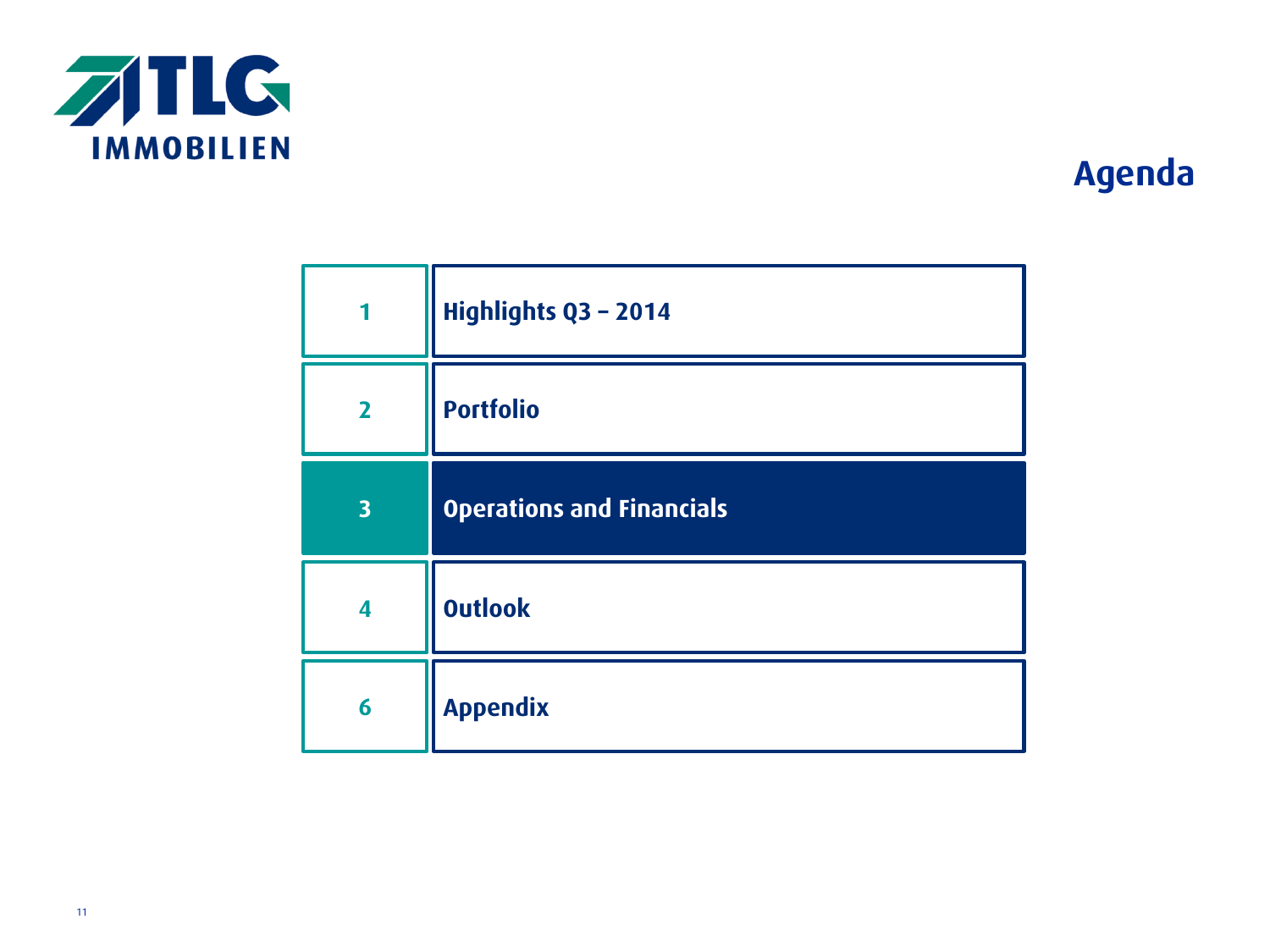

## **Continuous Improvement in Operations on Track**

| <b>Platform</b><br><b>Streamlining</b> | ■ TLG has invested a total of c.€45m to enhance cost efficiency of the operating platform as well as to<br>significantly improve funding costs<br>Additional "one-off" costs to prepare Initial Public Offering<br>٠ |
|----------------------------------------|----------------------------------------------------------------------------------------------------------------------------------------------------------------------------------------------------------------------|
| <b>Overhead Costs</b>                  | Completion of the corporate restructuring program reducing overhead and platform costs to €18-19m<br>٠<br>p.a. from 2015 onwards on a stabilized basis                                                               |





*(1) Platform costs comprised of personnel (€11.9m) and other operating expenses (€7.4m), adjusted for IPO-related costs of €3.9m until 30-Sep-2014*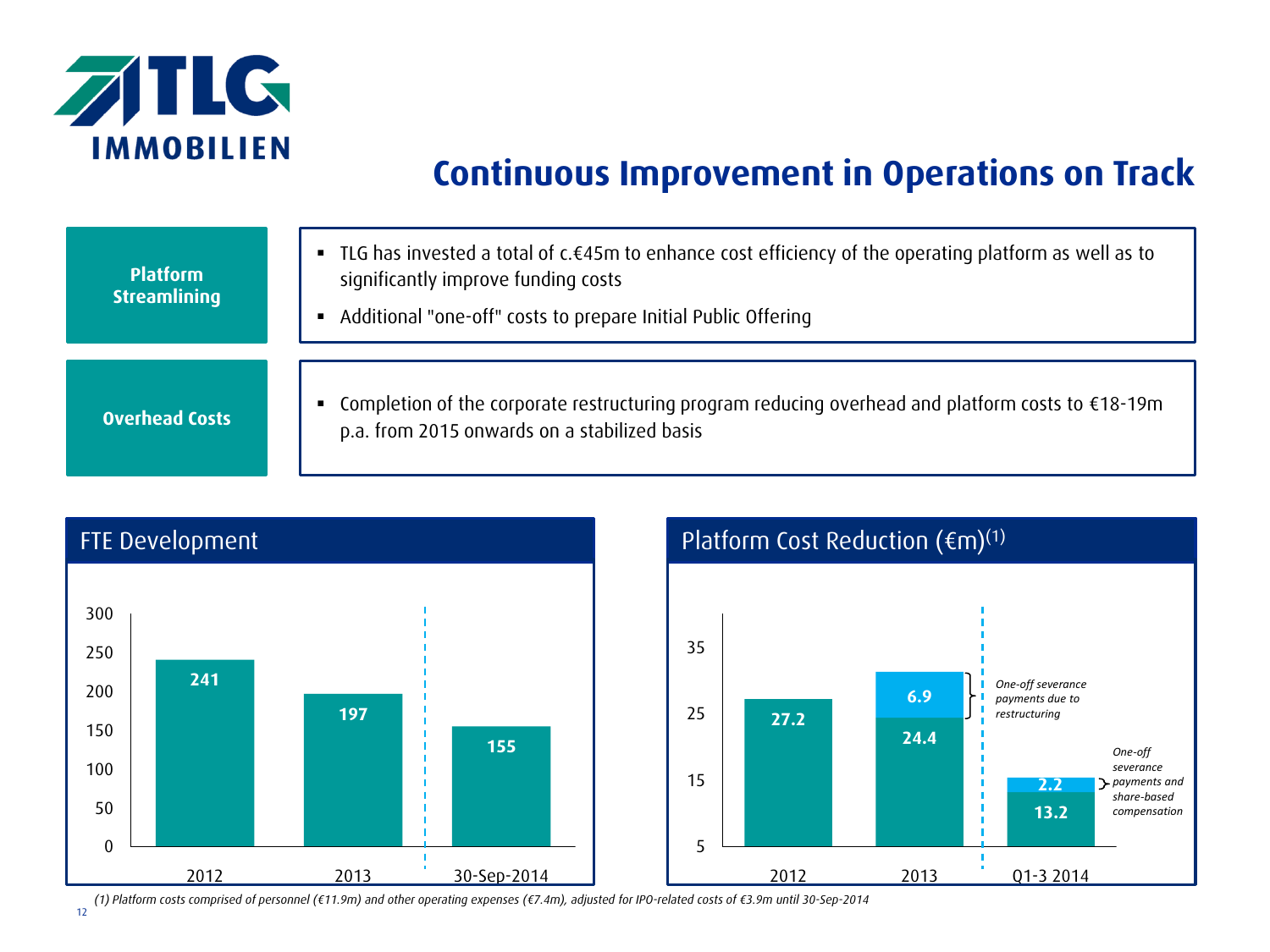

### **28% FFO growth achieved Y-o-Y**



- Slight decrease in rental income and NOI primarily related to sale of non-core properties in Q4 2013 with associated reduction of annualised net rent of approx. €9m
- Positive development of FFO primarily related to continuous improvement in overhead cost and improved financing structure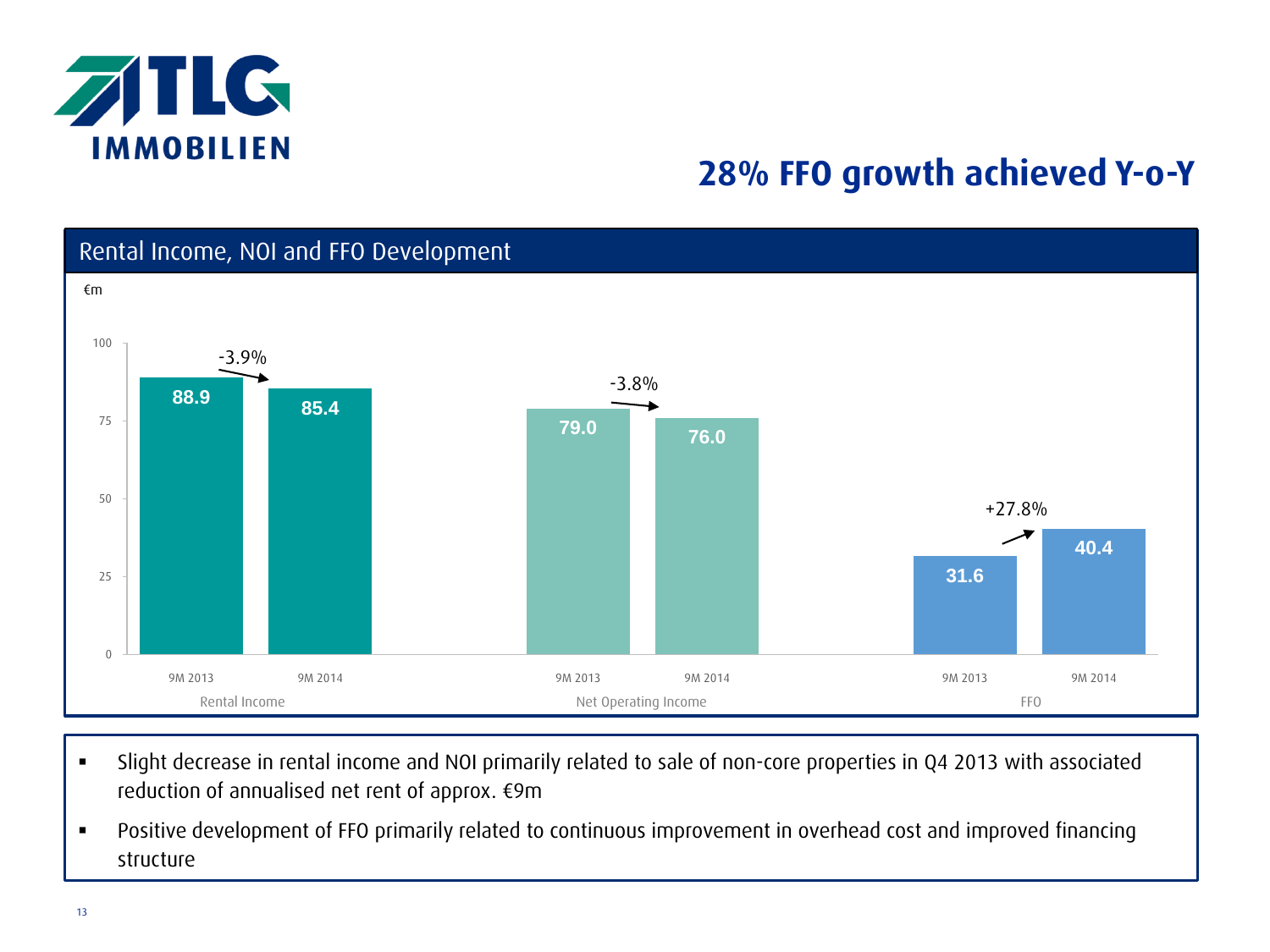

# **Q3 P&L positively impacted by cost improvements**

**6**

### Income Statement Comments and Comments and Comments

| $(\epsilon m)$                                                            | FY 2013<br>(audited) | 9M 2013<br>(unaudited) | 9M 2014<br>(unaudited)  |
|---------------------------------------------------------------------------|----------------------|------------------------|-------------------------|
| <b>Rental income</b>                                                      | 118.3                | 88.9                   | 85.4                    |
| 1<br>Net operating income from letting activities                         | 106.3                | 79.0                   | 76.0                    |
| Result from the remeasurement of<br>$\overline{2}$<br>investment property | 72.2                 | 60.2                   | 47.2                    |
| Fair value remeasurements                                                 | 58.0                 | 55.5                   | 15.2                    |
| Gains from disposals (incl. signed)                                       | 14.2                 | 4.7                    | 32.0                    |
| Results from the disposals of investment property                         | 0.5                  | 0.5                    | 2.2                     |
| Results from the disposals of real estate inventory                       | 7.8                  | 7.7                    | 5.9                     |
| $\overline{3}$<br>Other operating income                                  | 18.7                 | 5.5                    | 8.9                     |
| $\boldsymbol{4}$<br>Personnel expenses                                    | (23.4)               | (19.3)                 | (11.9)                  |
| Depreciation                                                              | (1.5)                | (1.1)                  | (1.0)                   |
| Other operating expenses                                                  | (7.8)                | (3.8)                  | (7.4)                   |
| Earnings before interest and taxes (EBIT)                                 | 172.8                | 128.7                  | 119.9                   |
| $\overline{5}$<br>Net interest                                            | (35.4)               | (25.8)                 | (17.9)                  |
| Other financial expenses                                                  | 9.0                  | 8.2                    | (2.1)                   |
| Earnings before taxes (EBT)                                               | 146.4                | 111.2                  | 99.9                    |
| Income taxes                                                              | (47.3)               | (35.9)                 | (31.5)                  |
| <b>Net income</b>                                                         | 99.1                 | 75.3                   | 68.5                    |
| Other comprehensive income (OCI)                                          | (0.1)                | 0.0                    | 6 <sup>1</sup><br>(8.5) |
| Total comprehensive income for the year                                   | 99.0                 | 75.3                   | 60.0                    |

- Slight decrease in NOI from letting activities primarily related to sale of non-core properties **1**
- Driven by reduction of ERPA vacancy rate and continuous increase in in-place rents/sqm. Includes fair value gains in the amount of €15.2m in 9M 2014 and €32.0m gains in relation to disposal of assets (incl. deals signed but not closed) **2**
- Increase mainly due to compensation from main shareholder for IPO expenses (€2.9m) **3**
- Decrease in personnel expenses primarily related to optimization of workforce and organization **4**
- Significant reduction mainly achieved in
- course of comprehensive refinancing of **5** higher cost debt in H1-2014
- Effect relates to hedge accounting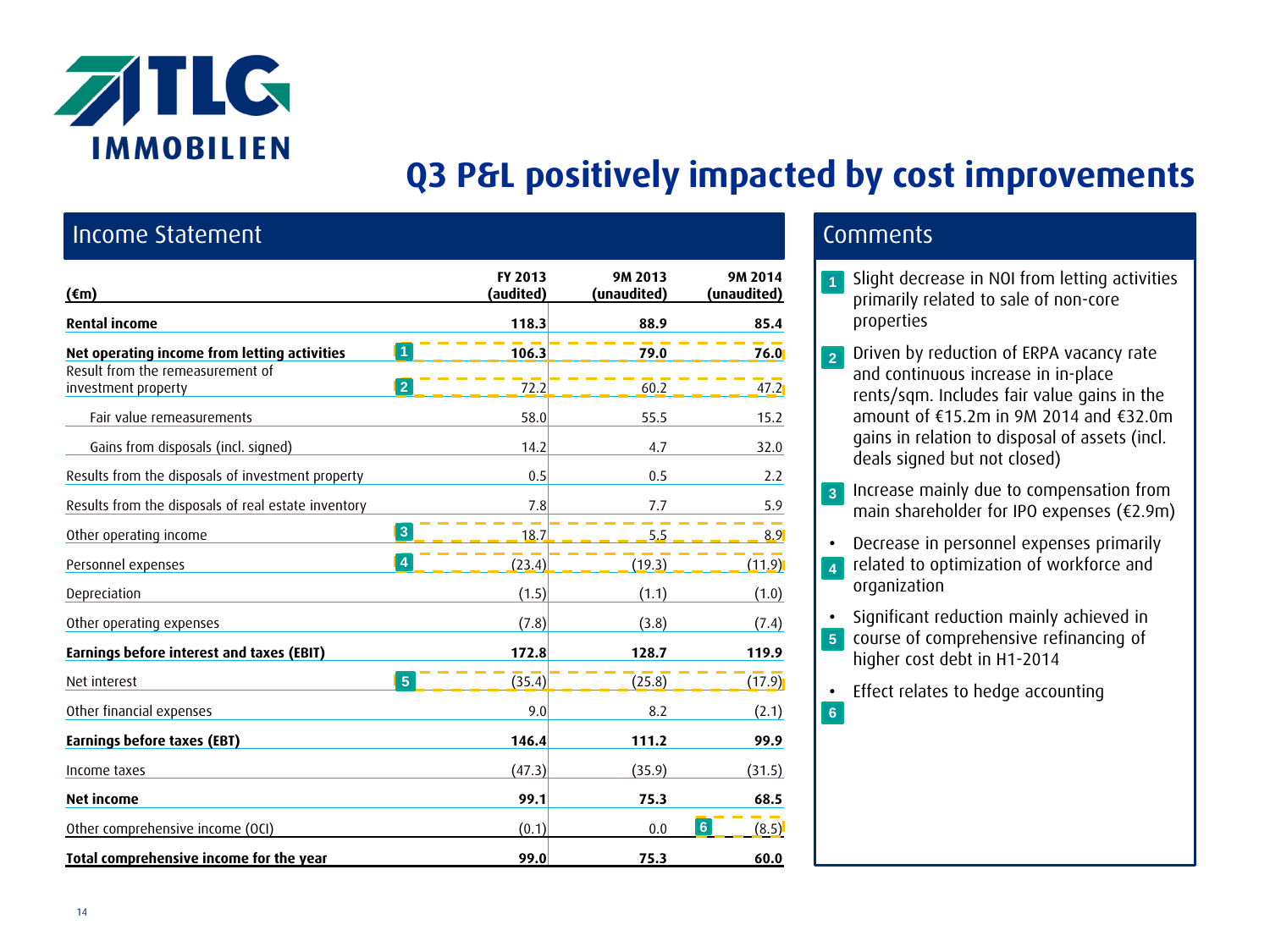

## **Maintaining a Strong Balance Sheet**

### Balance Sheet Comments and Comments and Comments and Comments

| $(\epsilon m)$                                   | FY 2013<br>(audited)             | 9M 2014<br>(unaudited) |
|--------------------------------------------------|----------------------------------|------------------------|
| <b>Non-current assets</b>                        | 1,448.1                          | 1,502.2                |
| Investment property (including advance payments) | 1<br>1,417.4                     | 1,468.3                |
| Property, plant and equipment                    | $\overline{2}$<br>17.8           | 14.2                   |
| Other non-current assets                         | 9.4                              | 12.8                   |
| Deferred tax assets                              | 3.6                              | 6.9                    |
| <b>Current assets</b>                            | 187.6                            | 106.1                  |
| Inventories                                      | 13.4                             | 1.5                    |
| Receivables and other current assets             | 17.4                             | 20.2                   |
| Cash and cash equivalents                        | 138.9                            | 57.0                   |
| Assets classified as held for sale               | 17.8                             | 27.4                   |
| <b>Total assets</b>                              | 1,635.7                          | 1,608.3                |
| <b>Equity</b>                                    | 801.0                            | 630.7                  |
| <b>Liabilities</b>                               | 834.7                            | 977.6                  |
| <b>Non-current liabilities</b>                   | 630.3                            | 854.2                  |
| Liabilities to financial institutions            | $\overline{\mathbf{3}}$<br>513.0 | 727.9                  |
| Provisions and other non-current liabilities     | $\overline{4}$<br>29.1           | 24.4                   |
| Deferred tax liabilities                         | 88.1                             | 101.9                  |
| <b>Current liabilities</b>                       | 204.4                            | 123.3                  |
| Liabilities to financial institutions            | 113.2                            | 29.1                   |
| <b>Tax liabilities</b>                           | 44.3                             | 57.9                   |
| Other provisions                                 | 5<br>16.2                        | 13.1                   |
| Trade payables                                   | 14.6                             | 14.3                   |
| Other current liabilities                        | 16.1                             | 9.0                    |
| <b>Total equity and liabilities</b>              | 1,635.7                          | 1,608.3                |

- Change in investment property YTD mainly driven by acquisitions (€70.0m), capitalization of construction activities (€9.2m), reclassification of properties as assets held for sale (€77.8m), and remeasurements of fair value (thereof €15.2m FV adjustments and €32.0m gains from disposals, incl. deals signed but not closed) **1**
- 2 PP&E contains €13.0m of real estate assets held for own use reported at historical depreciated costs as per IAS16
- Increase of non-current financial liabilities **3** by refinancing current liabilities and new loans
- Reduction impacted by restructuring of swap portfolio during 9M-2014 **4**
- Mainly including provisions for litigation risk **5** of €11.7m as of 30-Sep-2014. Difference 9M-2014 to 2013 mainly related to utilization for HR restructuring (€2.4m) and reversal of provision following successful lawsuit (€2.2m)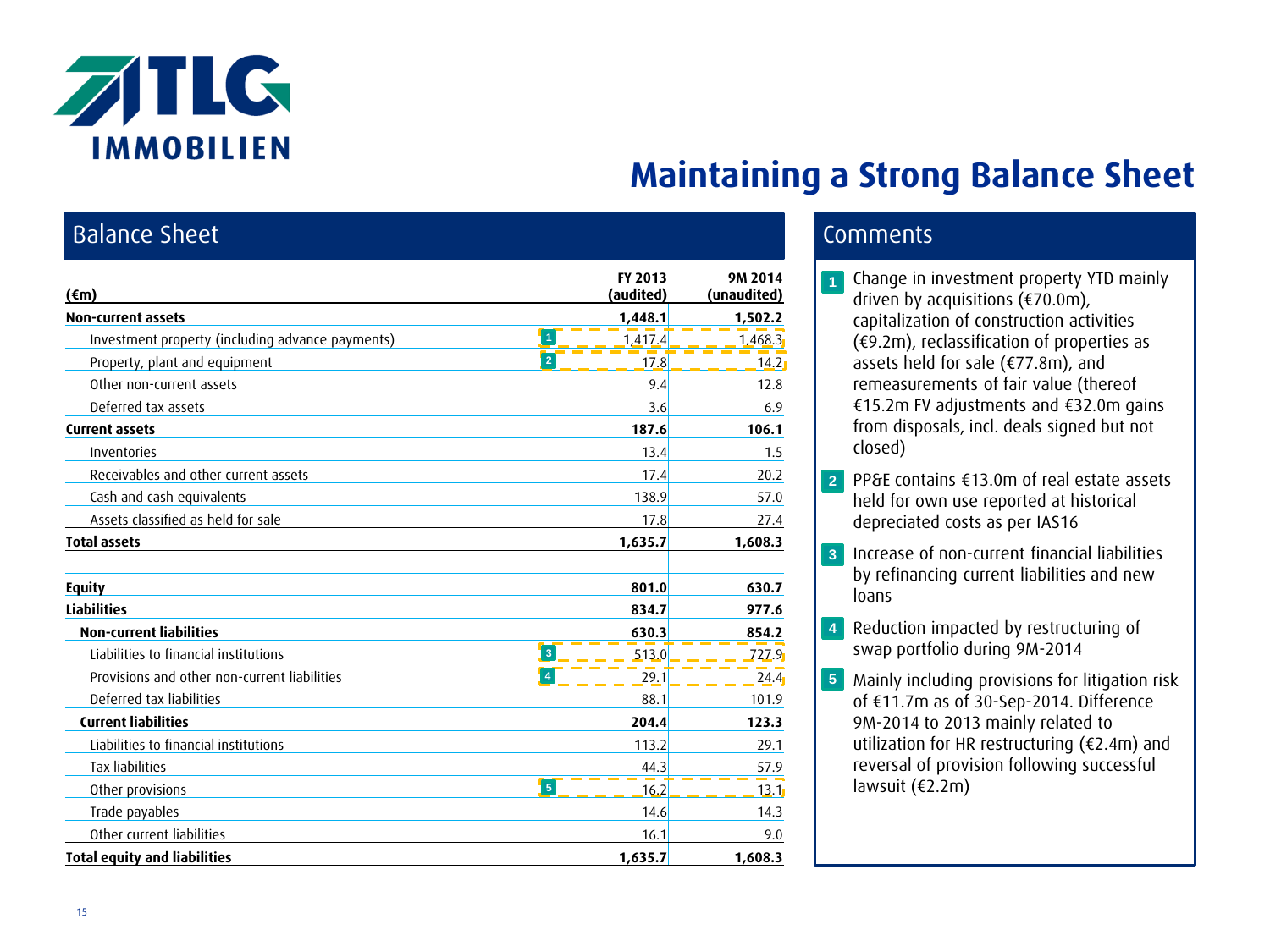

### **FFO of first 9M supporting full-year target of €50m**



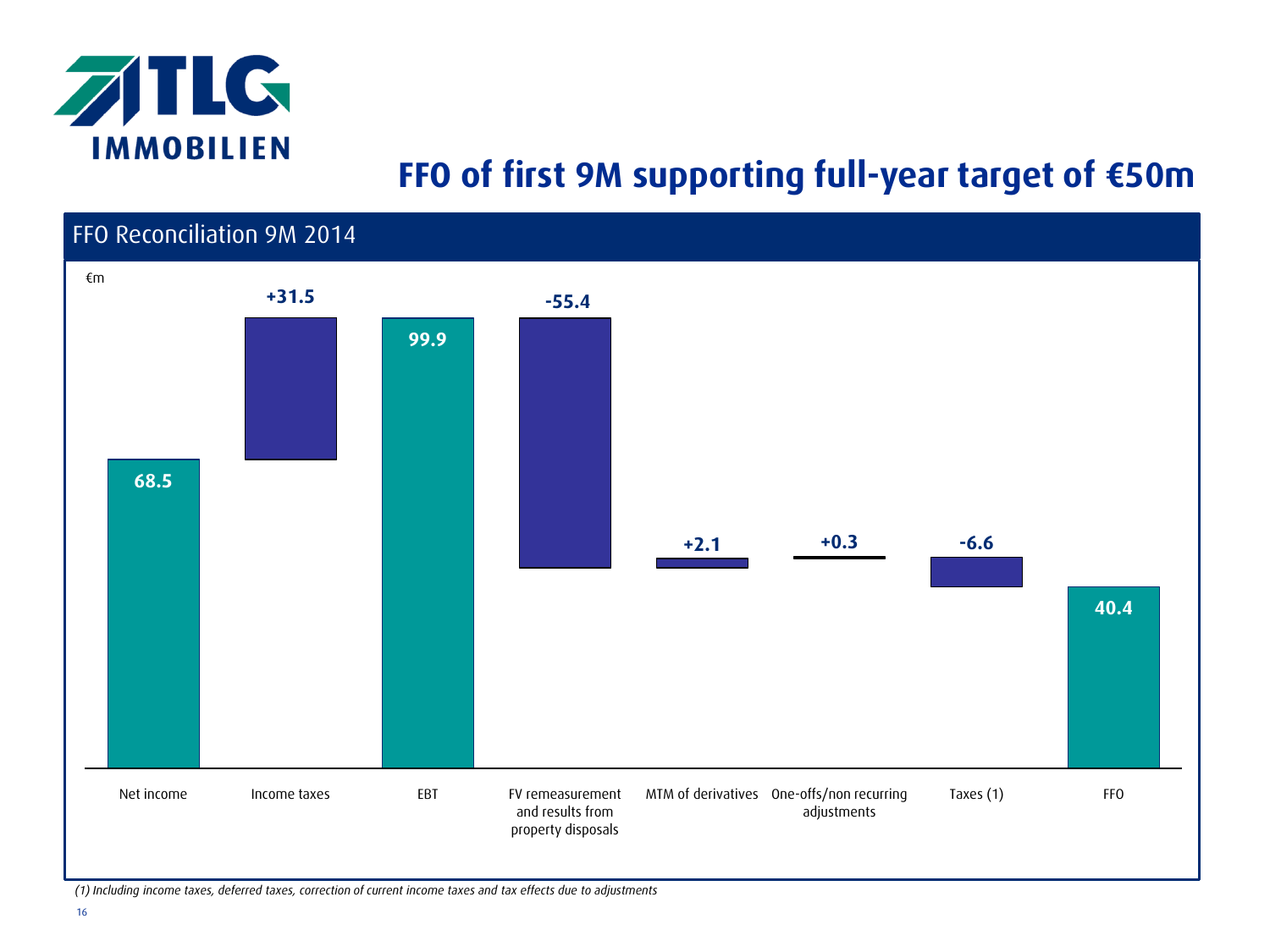

### **EPRA NAV Reconciliation**

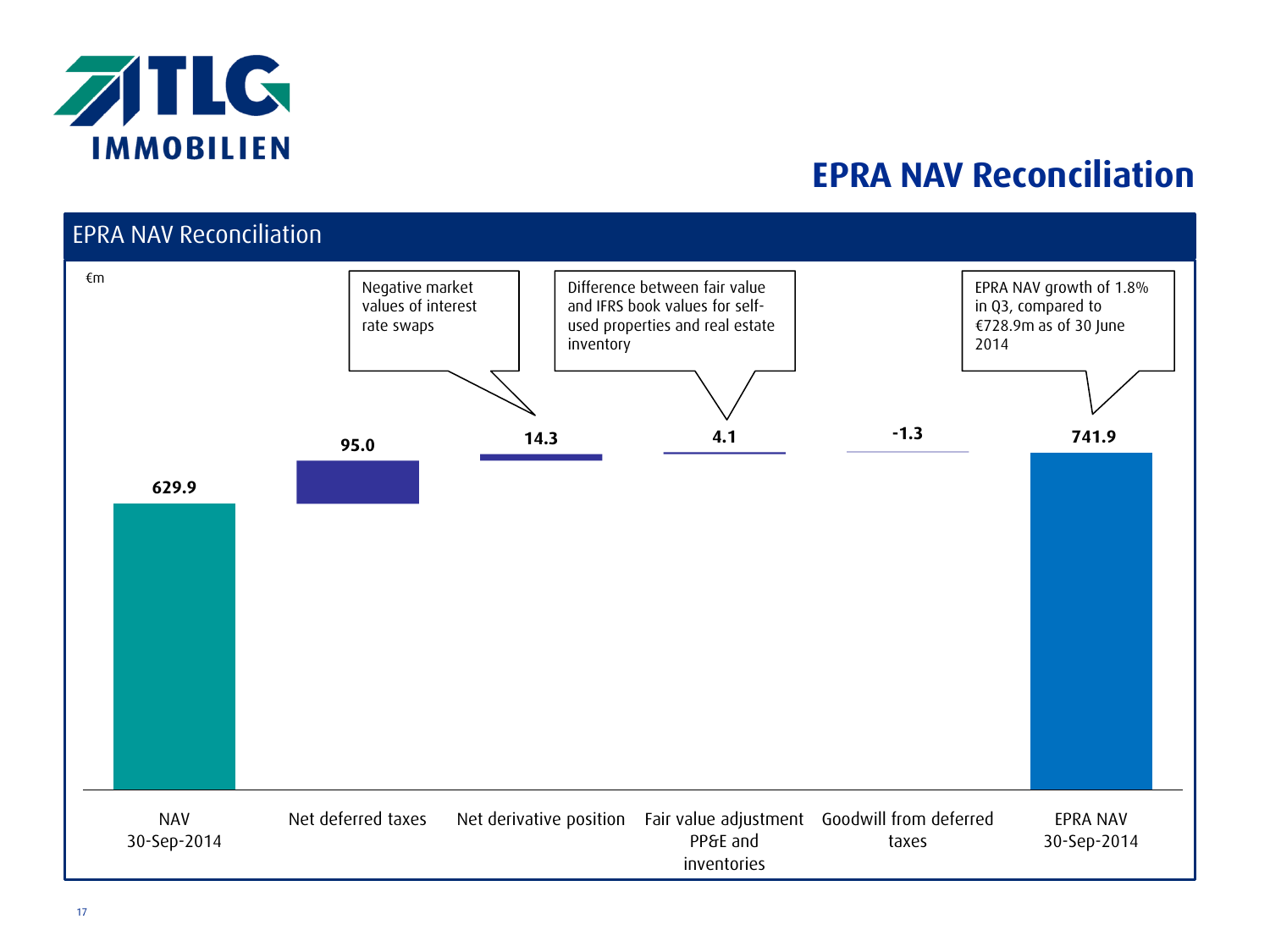

## **Committed to Conservative Financing Structure**



| $(\epsilon m)$                        | 30-Sep-2014 |
|---------------------------------------|-------------|
| Gross debt $(\epsilon m)$             | 757.0       |
| LTV $(%)$                             | 46.4        |
| Avg. interest rate $(\% )$            | 2.95        |
| Avg. weighted maturity (years)        | 5.7         |
| Interest rate fixed or hedged $(\% )$ | 98          |

### **Comments**

No significant maturities in next years

- Only bank debt and no publicly traded debt securities
- Debt of €10m maturing in Nov-2014 will be rolled over with a long-term financial loan
- **EXTENDITION** Liabilities to financial institutions are based on an active business relationship with to a pool of approx. 20 financial institutions
- **Post IPO LTV of 40% (including net proceeds** from capital raise)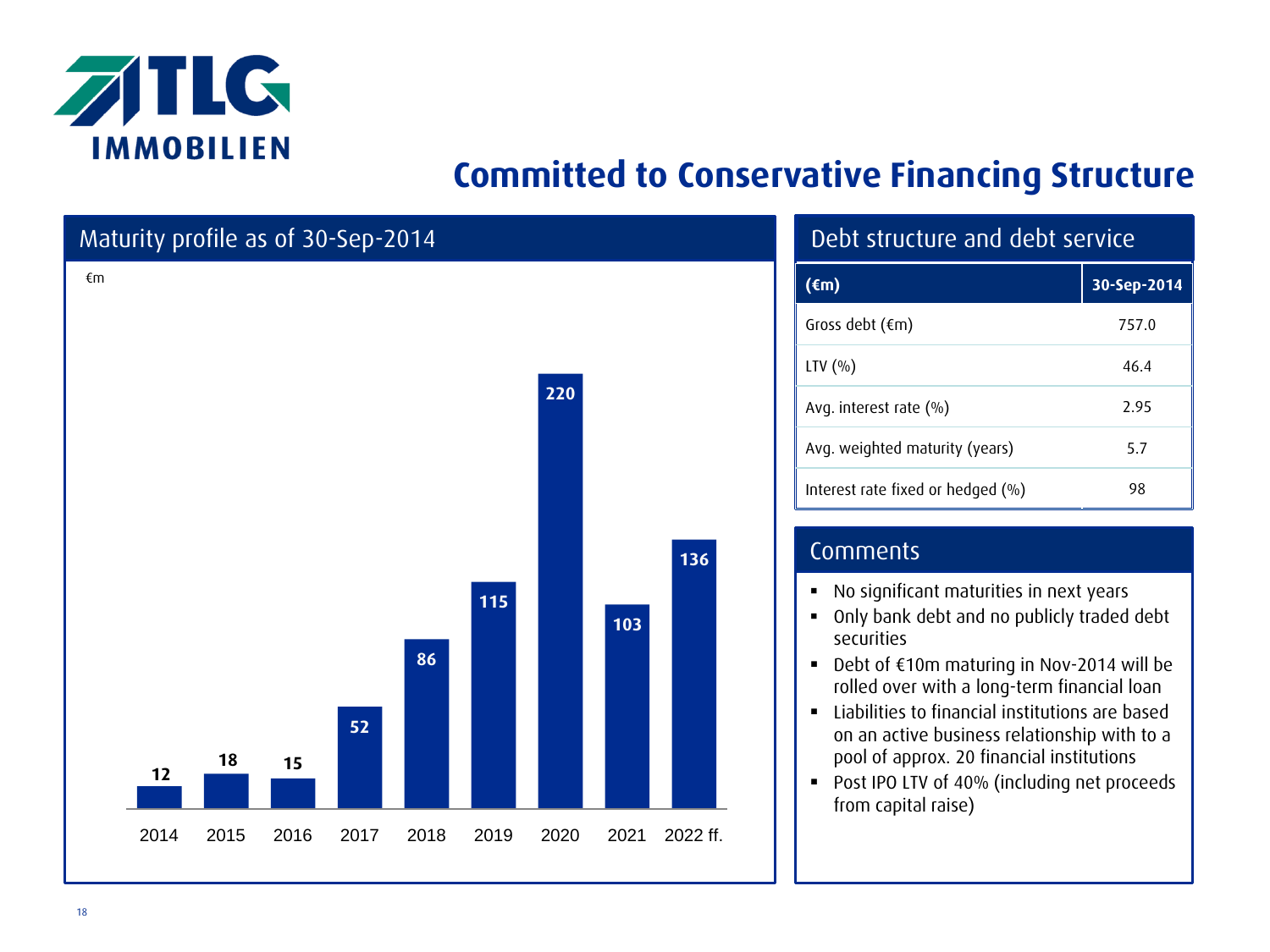

## **TLG Share Information**

| Basic Share Data as of 26 November 2014 |  |
|-----------------------------------------|--|
|-----------------------------------------|--|

| Symbol                | TLG          |
|-----------------------|--------------|
| Share prize (XETRA)   | €10.90       |
| <b>ISIN</b>           | DE000A12B8Z4 |
| YTD                   | 1.40%        |
| Primary exchange      | Xetra        |
| Market capitalization | €668.2m      |
| Shares outstanding    | 61.3 million |

### Rebased Share Performance





### Broker Coverage and Corporate Events

| Analyst coverage          | Analyst name         | <b>Date</b> |
|---------------------------|----------------------|-------------|
| <b>UBS</b>                | Osmaan Malik         | 26-Sep-2014 |
| J.P. Morgan               | Tim Leckie           | 26-Sep-2014 |
| Commerzbank               | Thomas Rothäusler    | 26-Sep-2014 |
| <b>HSBC</b>               | <b>Thomas Martin</b> | 26-Sep-2014 |
| Kempen & Co.              | Bernd Stahli         | 26-Sep-2014 |
| <b>Financial calendar</b> |                      | <b>Date</b> |
| 2014 Annual Report        |                      | 30 Apr-2015 |
| Q1-2015 Report            |                      | 01-Jun-2015 |
|                           |                      |             |

*(1) Free float includes shares formerly attributed to Mercantil Valores; other free float comprises only shareholding of no more than 3%, according to shareholding notifications received by TLG IMMOBILIEN AG*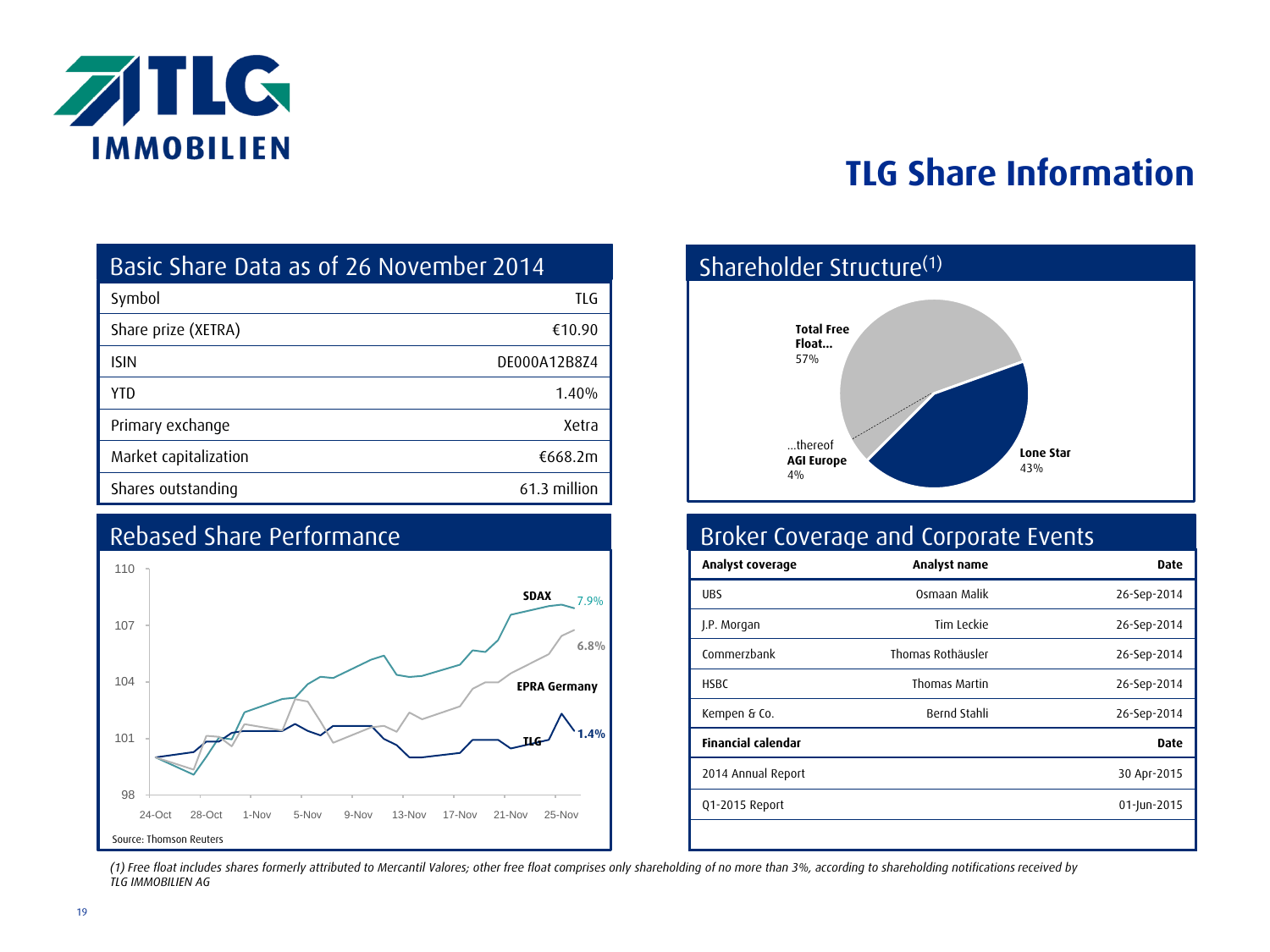

| 1                       | Highlights Q3 - 2014             |
|-------------------------|----------------------------------|
| $\overline{2}$          | <b>Portfolio</b>                 |
| $\overline{\mathbf{3}}$ | <b>Operations and Financials</b> |
| $\overline{\mathbf{4}}$ | <b>Outlook</b>                   |
| 6                       | <b>Appendix</b>                  |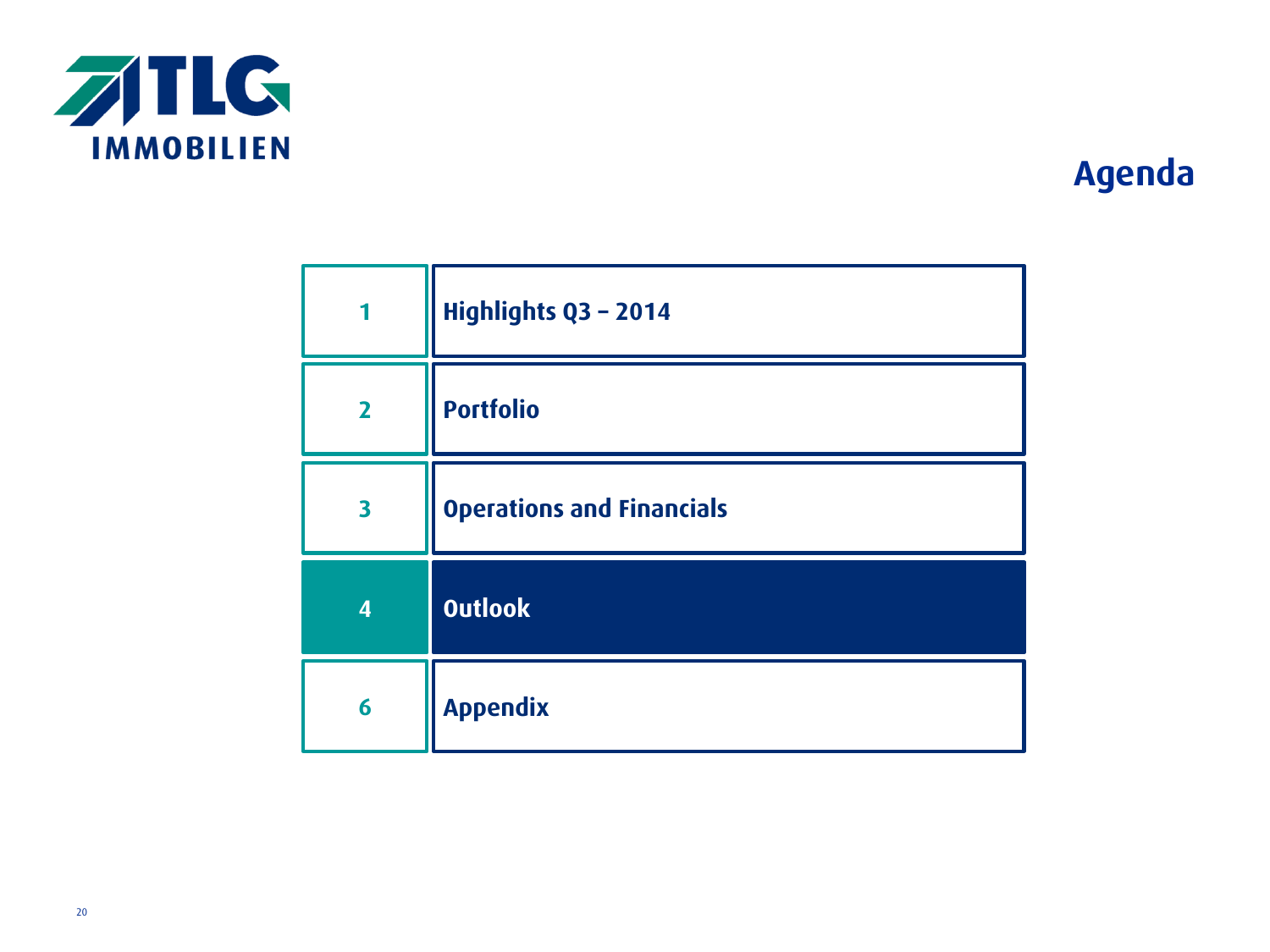

### **Outlook**

| <b>Rental Income</b> | • Continue rental growth from further reduction of condensed vacancies, active<br>(re-) letting and integration of newly acquired assets                                                |
|----------------------|-----------------------------------------------------------------------------------------------------------------------------------------------------------------------------------------|
| <b>Acquisitions</b>  | Ongoing screening and due diligence of acquisition opportunities in line with<br>portfolio growth strategy<br>Focus on office and retail assets in TLG's core regions<br>$\blacksquare$ |
| <b>Disposals</b>     | Further disposals of "non-core" assets in line with portfolio strategy                                                                                                                  |
| <b>FFO</b>           | ■ 2014 expected FFO of $€50m$                                                                                                                                                           |
| <b>Dividend</b>      | ■ Stub dividend for 2014 of $€10-15m$<br>Expected pay-out 70% - 80% of FFO for FY2015                                                                                                   |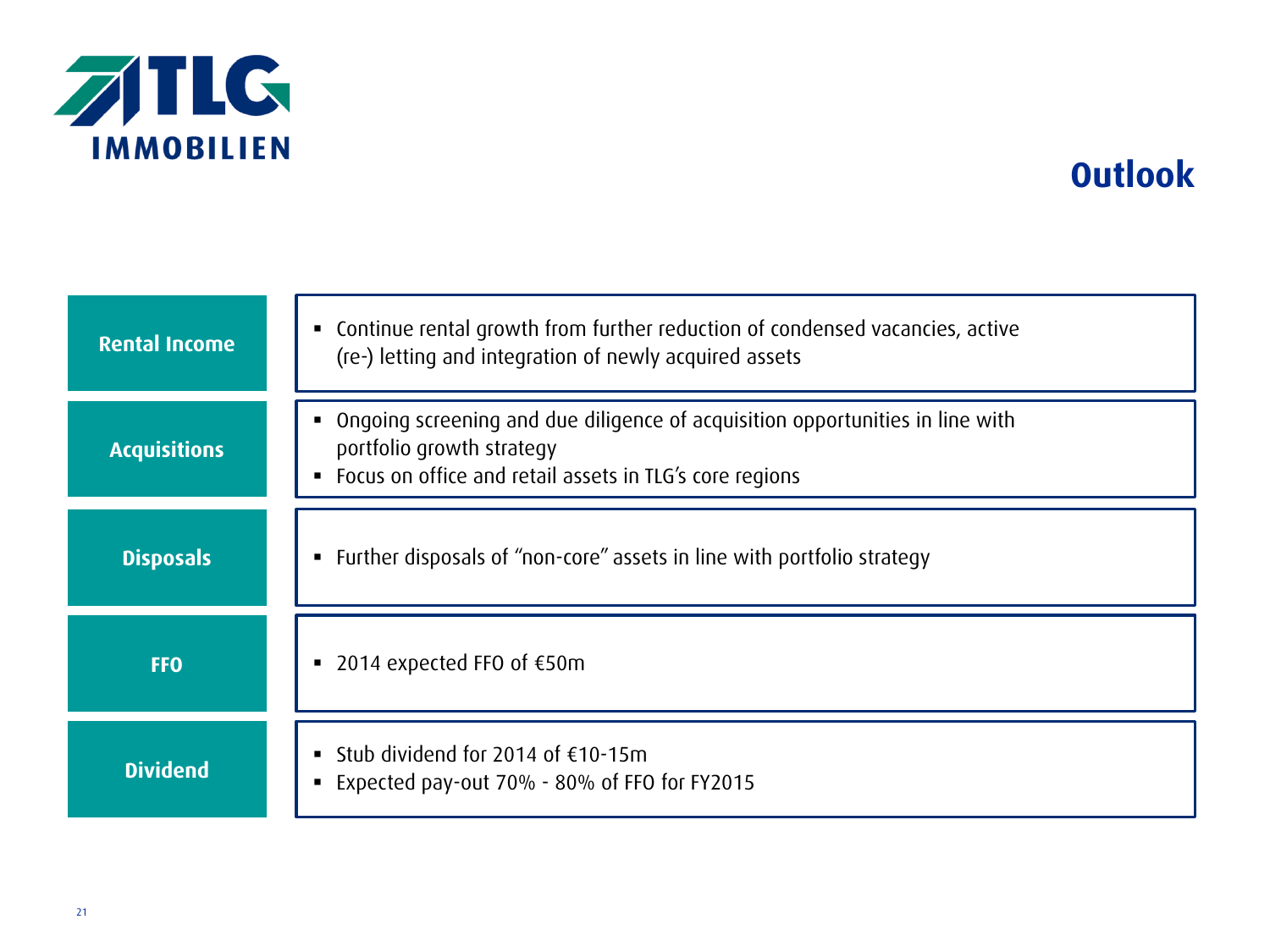

| 1                       | Highlights Q3 - 2014             |
|-------------------------|----------------------------------|
| $\overline{2}$          | <b>Portfolio</b>                 |
| $\overline{\mathbf{3}}$ | <b>Operations and Financials</b> |
| 4                       | <b>Outlook</b>                   |
| $6\phantom{1}6$         | <b>Appendix</b>                  |